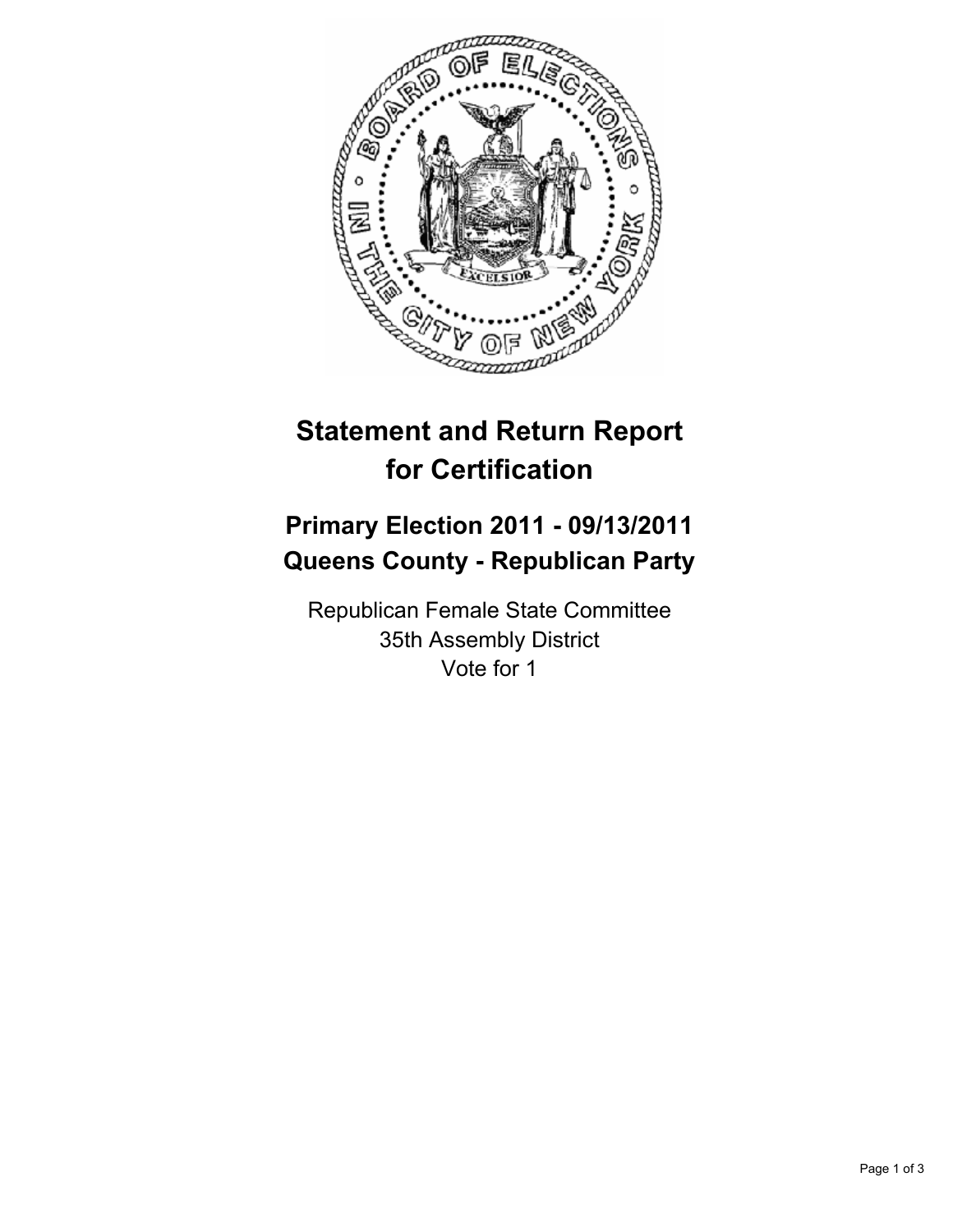

### **Assembly District 35**

| <b>PUBLIC COUNTER</b>                                    | 236 |
|----------------------------------------------------------|-----|
| <b>EMERGENCY</b>                                         | 0   |
| ABSENTEE/MILITARY                                        | 25  |
| FEDERAL                                                  | 0   |
| SPECIAL PRESIDENTIAL                                     | 0   |
| AFFIDAVIT                                                | 5   |
| <b>Total Ballots</b>                                     | 266 |
| Less - Inapplicable Federal/Special Presidential Ballots | 0   |
| <b>Total Applicable Ballots</b>                          | 266 |
| RUBY K MUHAMMED                                          | 103 |
| <b>MYRNA P LITTLEWORT</b>                                | 136 |
| <b>GREG DECANTO (WRITE-IN)</b>                           |     |
| <b>Total Votes</b>                                       | 240 |
| Unrecorded                                               | 26  |